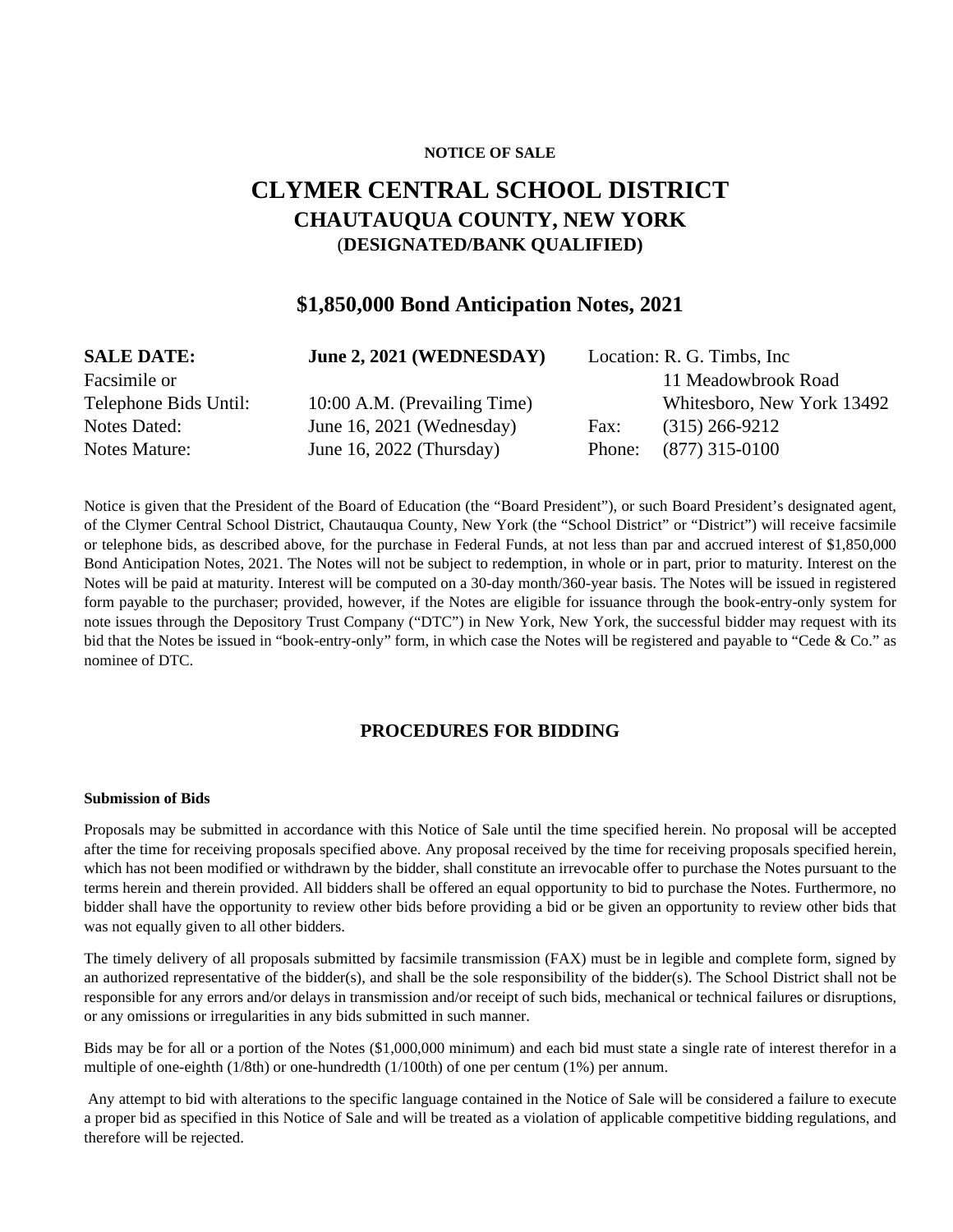#### **Award of Notes**

The Notes will be awarded to the bidder offering to purchase the Notes at the lowest interest cost, after accounting for the premium offered, if any, computed in accordance with the net interest cost method of calculation, and if two or more such bidders offer the same lowest net interest cost, then to one of such bidders selected by the Board President by lot from among all such bidders.

The right is reserved to reject any and all bids (if such action is deemed by the Board President to be in the best interest of the District), and any bid not complying with this Notice of Sale in all material respects may be rejected. All or none bids will be rejected. Conditional bids will be rejected, including any bid subject to credit approval.

### **Issue Price**

By submitting a bid, each bidder is certifying that its bid is a firm offer to purchase the Notes, is a good faith offer which the bidder believes reflects current market conditions, and is not a "courtesy bid" being submitted for the purpose of assisting in meeting the competitive sale requirements relating to the establishment of the "issue price" of the Notes pursuant to Section 148 of the Internal Revenue Code of 1986, as amended (the "Code"), including the requirement that bids be received from at least three (3) underwriters of municipal bonds who have established industry reputations for underwriting new issuances of municipal bonds (the "Competitive Sale Requirements"). The Municipal Advisor will advise the winning bidder if the Competitive Sale Requirements were met at the same time it notifies the winning bidder of the award of the Notes. Bids will not be subject to cancellation in the event that the Competitive Sale Requirements are not satisfied.

The winning bidder shall, within one (1) hour after being notified of the award of the Notes, advise the Municipal Advisor by electronic or facsimile transmission of the reasonably expected initial public offering price or yield of each maturity of the Notes (the "Initial Reoffering Prices") as of the date of the award.

By submitting a bid, the winning bidder agrees (unless the winning bidder is purchasing the Notes for its own account and not with a view to distribution or resale to the public) that if the Competitive Sale Requirements are not met, it will elect and satisfy either option (1) or option (2) described below. *Such election must be made on the bid form submitted by each bidder.* 

For purposes of the "hold the price" or "follow the price" requirement described below, a "maturity" refers to Notes that have the same interest rate, credit and payment terms.

 $(1)$  Hold the Price. The winning bidder:

(a) will make a bona fide offering to the public of all of the Notes at the Initial Reoffering Prices and provide the School District and Bond Counsel (Hodgson Russ LLP, of Buffalo, New York) with reasonable supporting documentation, such as a copy of the pricing wire or equivalent communication, the form of which is acceptable to Bond Counsel,

(b) will neither offer nor sell to any person any Notes within a maturity at a price that is higher, or a yield that is lower, than the Initial Reoffering Price of such maturity until the earlier of (i) the date on which the winning bidder has sold to the public at least ten percent of the Notes of such maturity at a price that is no higher, or a yield that is no lower, than the Initial Reoffering Price of such maturity or (ii) the close of business on the fifth business day after the date of the award of the Notes, and

(c) has or will include within any agreement among underwriters, any selling group agreement and each retail distribution agreement (to which the winning bidder is a party) relating to the initial sale of the Notes to the public, together with the related pricing wires, language obligating each underwriter to comply with the limitations on the sale of the Notes as set forth above.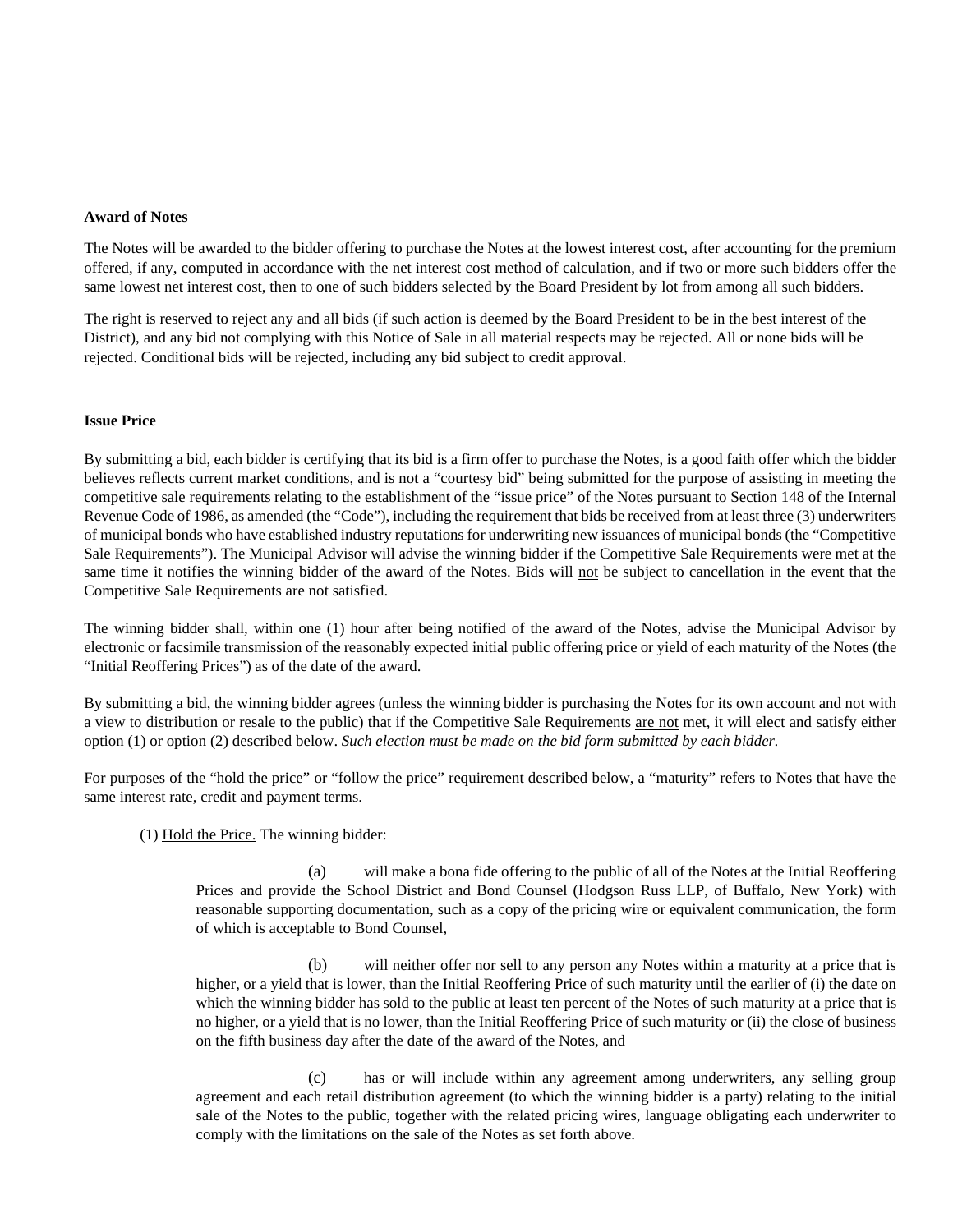(2) Follow the Price. The winning bidder:

(a) will make a bona fide offering to the public of all of the Notes at the Initial Reoffering Prices and provide the School District and Bond Counsel with reasonable supporting documentation, such as a copy of the pricing wire or equivalent communication, the form of which is acceptable to Bond Counsel,

(b) will report to the School District and Bond Counsel information regarding the first price that at least 10 percent of the Notes within each maturity of the Notes have been sold to the public,

(c) will provide the School District and Bond Counsel with reasonable supporting documentation or certifications of such sale prices, the form of which is acceptable to Bond Counsel. This reporting requirement, which may extend beyond the closing date of the Notes, will continue until such date that the requirement set forth in paragraph (b) above for each maturity of the Notes, is satisfied, and

(d) has or will include within any agreement among underwriters, any selling group agreement and each retail distribution agreement (to which the winning bidder is a party) relating to the initial sale of the Notes to the public, together with the related pricing wires, language obligating each underwriter to comply with the reporting requirement described above.

Regardless of whether or not the Competitive Sale Requirements were met, the winning bidder shall submit to the School District and Bond Counsel a certificate (the "Issue Price Certificate"), satisfactory to Bond Counsel, prior to the delivery of the Notes, stating the applicable facts as described above. The form of Issue Price Certificate is available by contacting Bond Counsel or the Municipal Advisor.

If the winning bidder has purchased the Notes for its own account and not with a view to distribution or resale to the public, then, whether or not the Competitive Sale Requirements were met, the Issue Price Certificate will recite such facts and identify the price or prices at which the purchase of the Notes was made.

For purposes of this Notice, the "public" does not include the winning bidder or any person that agrees pursuant to a written contract with the winning bidder to participate in the initial sale of the Notes to the public (such as a retail distribution agreement between a national lead underwriter and a regional firm under which the regional firm participates in the initial sale of the Notes to the public). In making the representations described above, the winning bidder must reflect the effect on the offering prices of any "derivative products" (e.g., a tender option) used by the bidder in connection with the initial sale of any of the Notes.

# **THE NOTES**

The Notes are being issued in accordance with the Constitution and statutes of the State of New York, including the Education Law and the Local Finance Law, and pursuant to a bond resolution that was duly adopted by the District's Board of Education on January 27, 2021 following a positive vote and a special meeting and vote of the qualified voters of the District that was held on December 15, 2020 authorizing the issuance of up to \$4,420,974 of serial bonds of the District for financing the reconstruction, rehabilitation and renovation, in part, and the construction of improvements and upgrades to, various District buildings and facilities (and the sites thereof).

The Notes will provide \$1,850,000 in new money for the aforementioned purpose.

The Notes will be valid and legally binding general obligations of the District. Unless paid from other sources, all the taxable real property within the District will be subject to the levy of *ad valorem* taxes to pay the Notes and interest thereon, without limitation as to rate or amount (subject to certain statutory limitations imposed by Chapter 97 of the 2011 laws of New York). The District will pledge its faith and credit for the payment of the principal of the Notes and interest thereon.

In the event of a default in the payment of the principal of and/or interest on the Notes, the State Comptroller is required to withhold, under certain conditions prescribed by Section 99-b of the State Finance Law, State aid and assistance to the District and to apply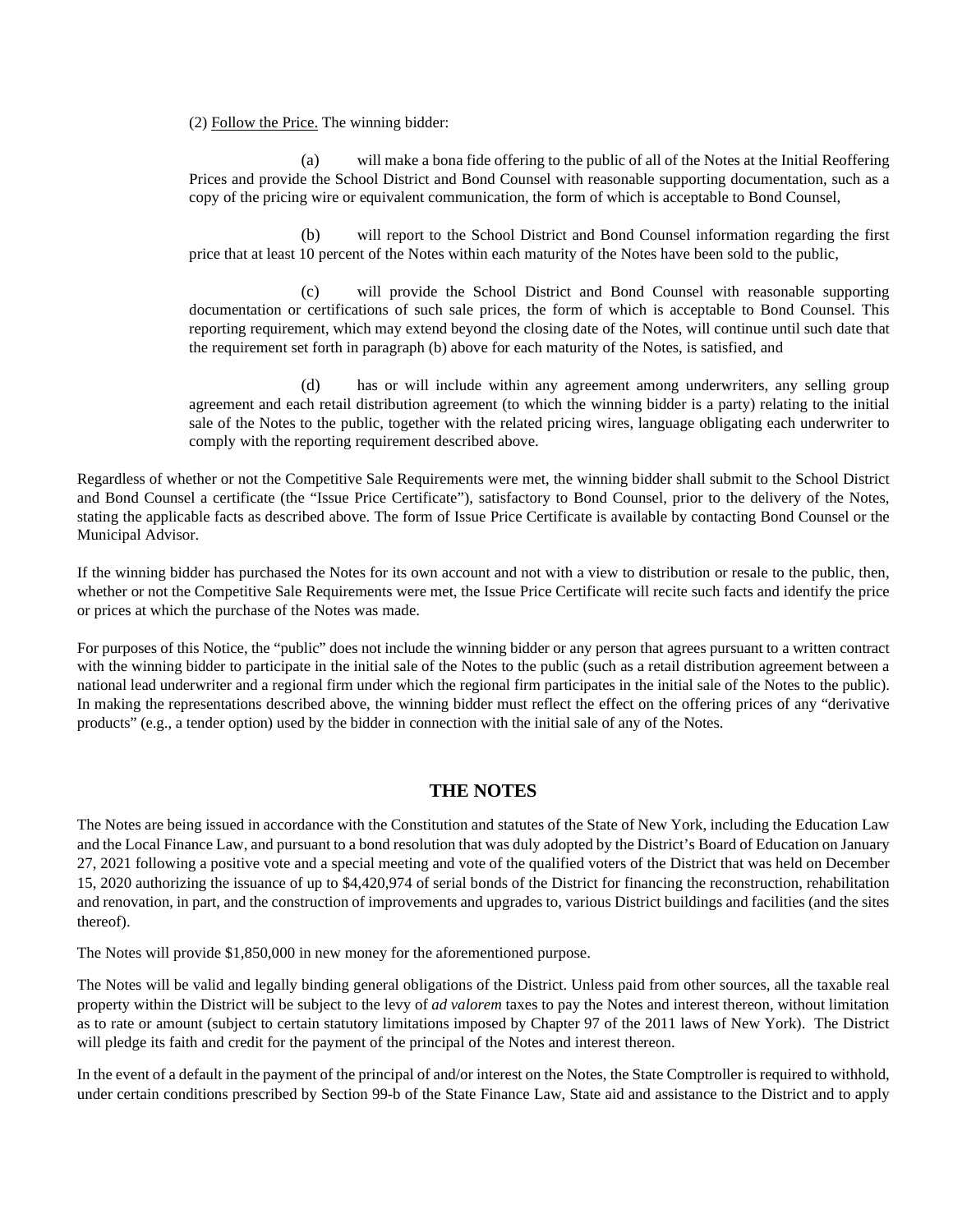the amount thereof so withheld to the payment of such defaulted principal and/or interest, which requirement constitutes a covenant by the State with the holder from time to time of the Notes.

At the option of the purchaser(s), the Notes will be issued in (i) registered certificated form, registered in the name of the purchasers(s) or (ii) registered book-entry-only form registered to Cede  $\&$  Co., as the partnership nominee for DTC. All expenses related to DTC shall be the responsibility of the purchaser.

If the Notes are issued in non-book-entry form, they will be issued as registered certificated obligations, in the name of the purchaser. Principal and interest on the Notes are payable at maturity in lawful money of the United States of America (Federal Funds). The purchaser(s) shall have the right to designate a bank or banks located and authorized to do business in the State of New York as the place or places for the payment of the principal and interest on the Notes. Any related bank fees, if any, are to be paid by the purchaser(s). A single note certificate will be issued for those Notes bearing the same rate of interest in the aggregate principal amount awarded to such purchaser(s) at such interest rate.

 If the purchaser(s) notifies Bond Counsel by 3:00 P.M., Prevailing Time on the Sale Date, the Notes may be issued in the form of book-entry-only notes, in the denomination corresponding to the aggregate principal amount for each Note bearing the same rate of interest and CUSIP number. In the event that the Purchaser(s) choose book-entry-only, as a condition to delivery of the Notes, the successful purchaser(s) will be required to cause such note certificates to be (i) registered in the name of Cede  $\&$  Co., as nominee of DTC, and (ii) deposited with DTC to be held in trust until maturity. DTC is an automated depository for securities and clearinghouse for securities transactions and will be responsible for establishing and maintaining book-entry only system for recording the ownership interests among its participants, which include certain banks, trust companies and securities dealers, and the transfer of the interests among its participants. The DTC participants will be responsible for establishing and maintaining records with respect to the Notes. Individual purchasers of beneficial ownership interest in the Notes may only be made through book entries (without certificates issued by the District) made on the books and records of DTC (or successor depository) and its participants in dominations of \$5,000 or multiples thereof, as may be determined by such successful bidder(s). Principal of and interest on the Notes will be payable by the District by wire transfer or in clearinghouse funds to DTC or its nominee as registered owner of the Notes. Transfer of principal and interest payments to participants of DTC will be the responsibility of DTC; transfer of principal and interest payments to beneficial owners by participants of DTC will be the responsibility of such participants and other nominees of the beneficial owners. The District will not be responsible or liable for payments by DTC to its participants or by DTC participants to beneficial owners or for maintaining, supervising or reviewing the records maintained by DTC, its participants or persons acting through such participants.

If issued in registered form, payable to the purchaser, closing on the Notes will be in Clymer or Buffalo, New York; if issued in book-entry-only form, the Notes will be available for delivery through the facilities of DTC in Jersey City, New Jersey on or about June 16, 2021 at approximately 11:00 A.M. Prevailing Time, against receipt of the purchase price of the Notes in Federal Funds.

The Municipal Advisor intends to provide the purchaser of the issue with CUSIP identification numbers in compliance with MSRB Rule G-34, (a)(i) (A)-(H). As is further discussed in Rule G-34 the purchaser, as the "dealer who acquires" the issue, is responsible for the registration fee to the CUSIP Bureau for this service. It is anticipated that CUSIP identification numbers will be printed on the Notes. All expenses in relation to the printing of CUSIP numbers on the Notes will be paid for by the District provided, however; that the District assumes no responsibility for any CUSIP Service Bureau charge or other charges that may be imposed for the assignment of such numbers.

As a condition to each purchaser's obligation to accept delivery of and pay for the Notes, such purchaser(s) will be furnished, without cost, the following, dated as of the date of the delivery of and payment for the Notes: (i) a certificate of the Board President certifying that (a) as of the date of the Official Statement furnished by the School District in relation to the Notes which Official Statement is deemed by the District to be final for purposes of Securities and Exchange Commission Rule 15c2-12 (the "Rule"), except for the omission therefrom of those items allowable under the Rule, the Official Statement did not contain any untrue statements of material fact or omit to state a material fact necessary to make the statements therein, in the light of the circumstances under which they were made, not misleading, subject to the condition that while information in the Official Statement obtained from sources other than the District is not guaranteed as to accuracy, completeness or fairness, he or she has no reason to believe and does not believe that such information is materially inaccurate or misleading, and (b) to his or her knowledge, since the date of the Official Statement, there have been no material transactions not in the ordinary course of affairs entered into by the District and no material adverse changes in the general affairs of the District or in its financial condition as shown in the Official Statement other than as disclosed in or contemplated by the Official Statement, (ii) a Closing Certificate, constituting a receipt for the Note proceeds and a signature certificate, which will include a statement that no litigation is pending, or to the knowledge of the signers,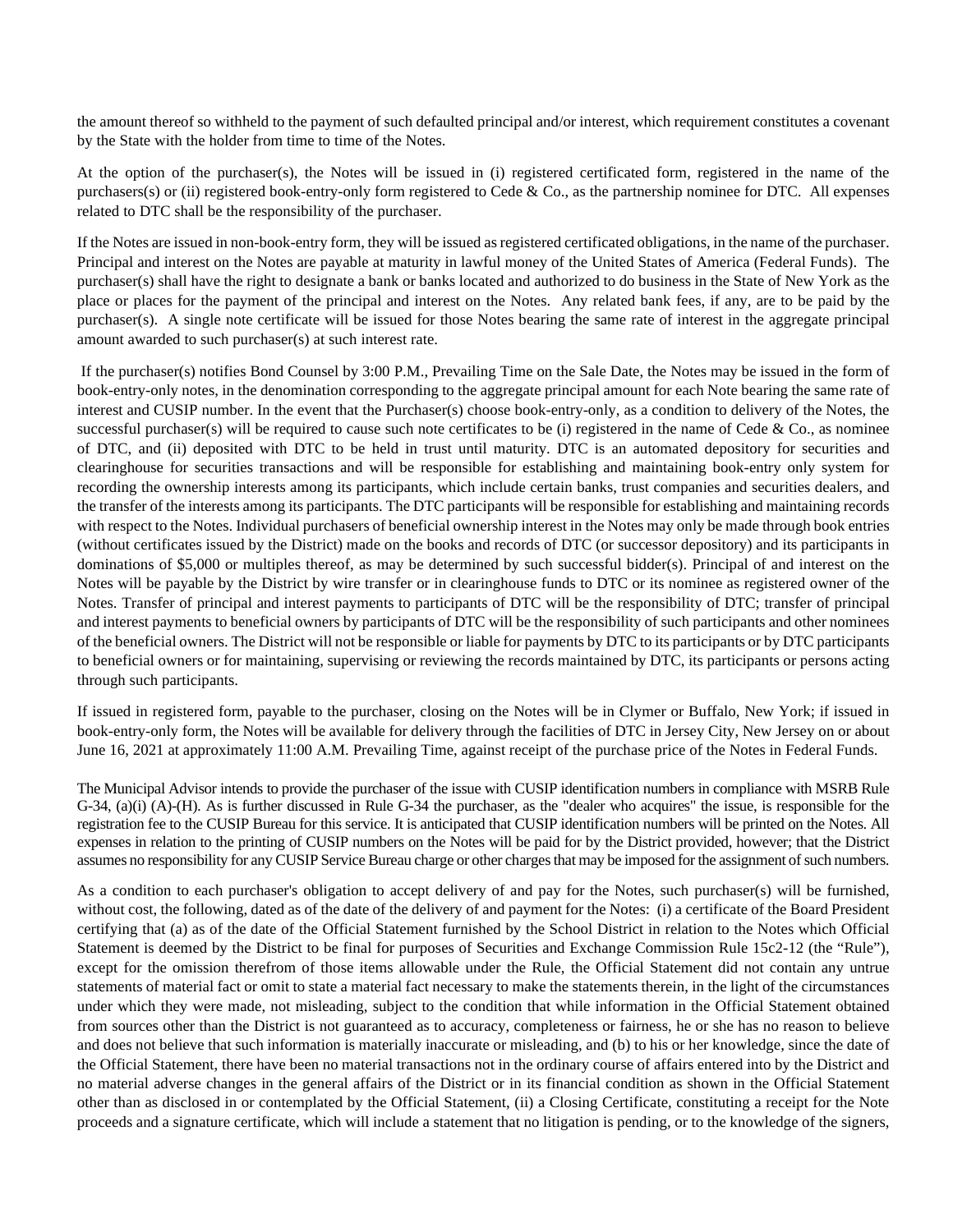threatened affecting the Notes, (iii) a non-arbitrage certificate and a tax certificate executed on behalf of the District which will include, among other things, covenants, relating to compliance with the owners of the Notes that the District will, among other things, (A) take all actions on its part necessary to cause the interest on the Notes not to be includable in the gross income of the owners thereof for federal income tax purposes, including without limitation, restricting, to the extent necessary, the yield on investments made with the proceeds of the Notes and investment earnings thereon, making required payments to the federal government, if any, and maintaining books and records in a specified manner, where appropriate, and (B) refrain from taking any action which would cause interest on the Notes to be includable in the gross income of the owner thereof for federal income tax purposes, including without limitation refraining from spending the proceeds of the Notes and investment earnings thereon on certain specified purposes; and (iv) the approving legal opinion as to the validity of the Notes of Hodgson Russ LLP, of Buffalo, New York.

### **The Notes will be designated by the District as "qualified tax-exempt obligations" pursuant to Section 265(b)(3) of the Code.**

The Official Statement dated May 19, 2021 is in a form "deemed final" for purposes of SEC Rule 15c2-12 (the "Rule"), except for the omission therefore of those items allowable under the rule. Unless the Notes are purchased for the bidder's own account as principal for investment and not for resale, in order to assist the bidders in complying with the rule and as part of the District's contractual obligation arising from its acceptance of the successful bidder's proposal, at the time of the delivery of the Notes, the District will provide an executed copy of its "Disclosure Undertaking." A form of the Disclosure Undertaking is attached to the Official Statement. A purchaser buying for its own account shall deliver a municipal securities disclosure certificate that documents its intent to purchase the Notes as principal for investment and not for resale (in a form satisfactory to Bond Counsel) establishing that an exemption from the Rule applies.

The purchaser shall be obligated to furnish to the District, in writing, within two business days after the date of such award, all information necessary for the purchaser to comply with the Rule, including all necessary pricing and sale information, information with respect to the purchase of municipal bond insurance, if any, and underwriter identification. Within five business days following receipt by the District of such information the District will furnish to the purchaser, in reasonable quantities as requested by the purchaser, copies of such final Official Statement, updated as necessary, and supplemented to include said information. Failure of the purchaser to provide such information will prevent the District from furnishing such final Official Statement as described above. The District shall not be responsible or liable in any manner for the successful purchaser's determination of information necessary to comply with the Rule, or the accuracy of any such information provided by the successful purchaser(s) or for failure to furnish such Official Statements as described above which results from a failure by the successful purchaser(s) to provide the aforementioned information within the time specified. Acceptance by the successful purchaser(s) of such Official Statements shall be conclusive evidence of the satisfactory completion of the obligations of the District with respect to the preparation and delivery thereof.

It should be noted that economic markets and the District's finances have been affected by the COVID-19 global pandemic. Please see the Official Statement for further details.

The School District contact information is as follows: Jarrett Wiggers, School Business Executive, phone: (716) 355-4444 email: jwiggers@clymercsd.org.

Additional copies of the Official Statement may be obtained upon request from the offices of R. G. Timbs, Inc., telephone number (877) 315-0100, or a[t www.RGTimbsInc.net.](http://www.rgtimbsinc.net/)

 **Clymer Central School District**

**Clymer, New York President of the Board of Education a**nd Chief Fiscal Officer

**Dated: May 20, 2021 Edward Mulkearn**